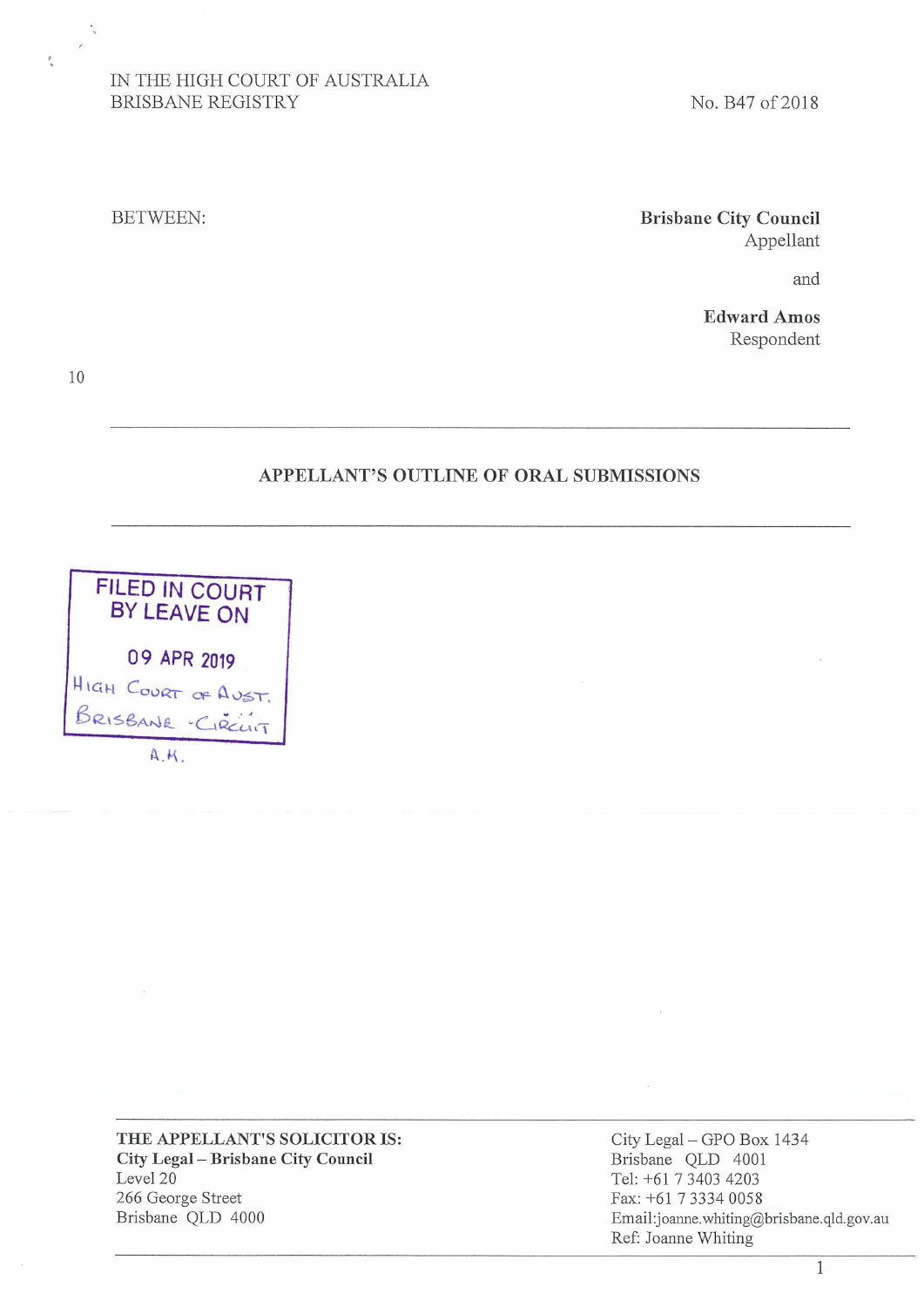# **Part I: Certification**

 $\sim$  .

 $\lambda$ 

This outline is in a form suitable for publication on the internet.

#### **Part II: Oral Outline**

- 1. The Appeal concerns the proper construction of s 10 (especially  $\text{ss10}(1)(d)$ ) and s 26 of the *Limitations of Actions Act 1974 (Qld)* **(Limitations Act)** (vol 1, tab 3) and their application to proceedings brought by the Appellant to recover overdue rates and charges where that overdue sum was a charge on the Respondent's land (AS [7]-[14] and [20]-[21]).
- 2. These sections provide materially different periods of limitation and the circumstances of this case can be described as falling within the language of both sections (AS [23]).
- 10 3. The majority below (Philippides JA agreeing with Dalton J) held that where the circumstances of the case fall within the language of both sections (AS [15]-[17])
	- a. the proper construction is that both apply with the effective result that the shorter limitation defence is available to defeat any action brought by the Appellant: Reasons [74], [90], [119] (CAB 59, 64 and 70);
	- b. it was not appropriate to describe either provision as general or specific, so as to exclude the operation of one in favour of the other: Reasons [115]-117] (CAB 69-70).
	- 4. That is not the correct construction of the Limitations Act. The correct construction is-
- a. that the limitations defence under s 10(1) applies to bar an action of the description stated it that section, but not all actions or any actions that also answer the description 20 of another provision of the Limitations Act ( and in particular not an action of the description encompassed by  $s$  26). (AS [44]-[45] and [51]-[52]);
	- b. alternatively, s 26 is to apply to provide the required period of limitation for an action of the kind described in it to the exclusion of s  $10(1)$  (and also s  $10(3)$ ). It is the specific provision providing for actions to recover a principal sum of money secured by mortgage or charge on property, whatever (and not limited by) the nature of the underlying cause of action (AS [46]-[48]).
	- 5. The Appellant's approach is drawn from the language (AS [25]-[32]) of the Limitations Act (that being the proper starting point: *"the text of the provision considered in light of its context and purpose."* (AS [50] and AR [5])).
- 
- 3 0 a. A number of sections of the Limitations Act differentiate between an 'action' and a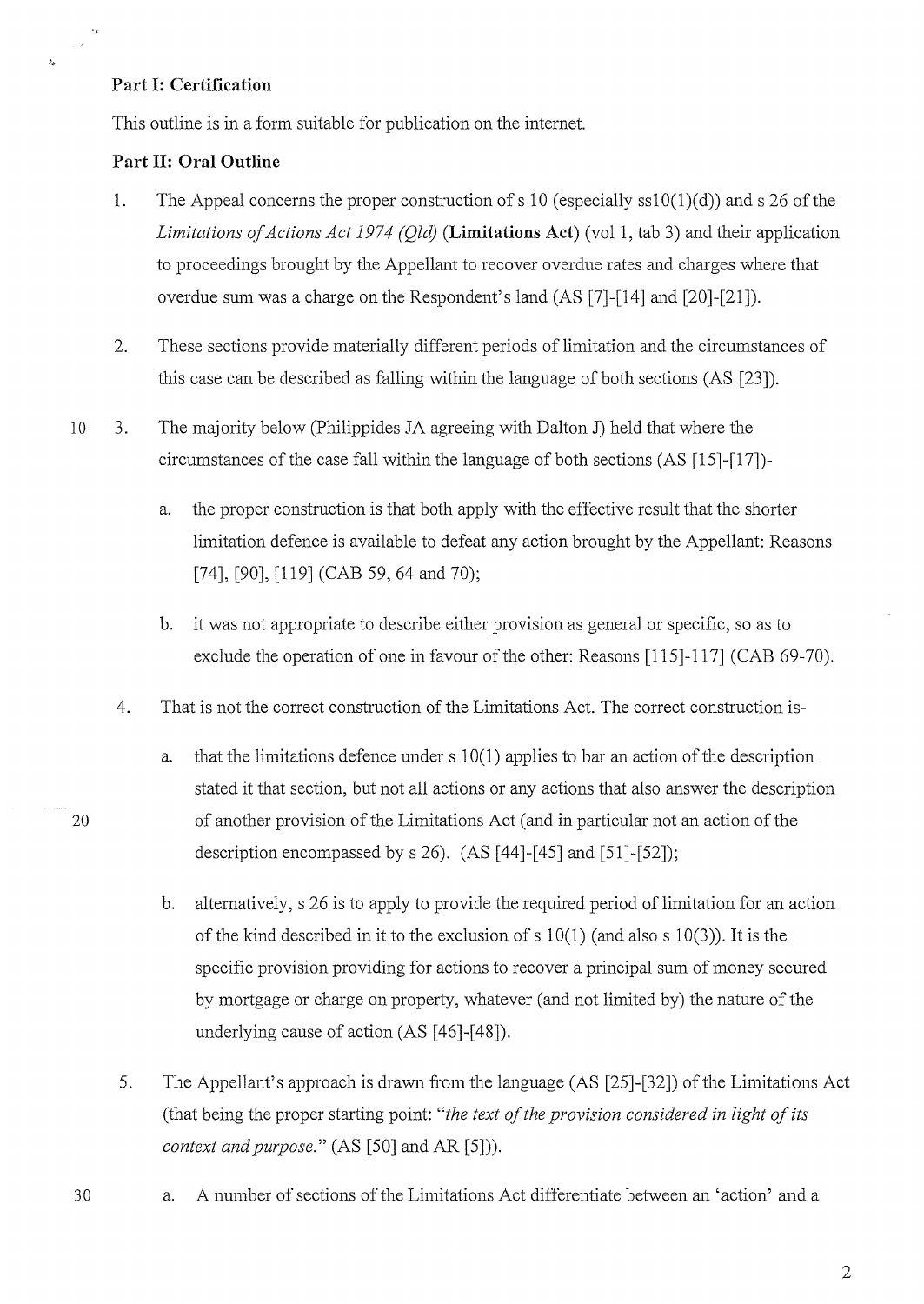'cause of action'. The former focuses on the description of the proceedings taken. Section 26 in particular does not refer at all to a cause of action but rather to an action meeting a particular description ( or characterisation) and is indifferent as to the nature of the underlying cause of action (AS [22], [42] and AR [12]).

- b. Parliament has made specific provisions in the Limitations Act identifying the precedence one section has over others: s  $10(3)$  and  $(3A)$ ; s  $10(1)(a)$  and  $10AA$ ; s  $10A$  and ss  $10(1)(d)$ and (5). This would be unnecessary if (on the majority's approach) where an action can fall within two provisions the shorter will, by default, apply (AS [31]).
- c. The majority approach deprives s 26 of any meaningful operation (given that actions 10 founded on simple contracts, specialties and enactments are provided for elsewhere and differently) (AS [32], [49] and AR [14]).
	- d. The majority undertook no real examination of the language of these provisions.
	- 6. The Appellant's approach is also supported by authority (AS [33]-[43])-
- a. The following three cases (which do not concern the scope of provisions the analogue of s 26) construe limitation provisions as applicable only to the kind of action described in the section and not to all actions (and in particular actions which fall within the description of other limitation provisions): see *Williams -v- Milotin* (1957) 97 CLR 465 (vol 2, tab 46); *Slaveska -v- State of Victoria* (2015) 49 VR 131 (vol 2, tab 43); *Zhang-v- NSW* [2012] NSWSC 606 (vol 2, tab 48). This approach is inconsistent 20 with the majority's approach.
	- b. Three cases which do concern the scope of provisions the analogue of s 10 and 26: *West Bromwich Building Society-v- Wilkinson* [2005] 1 WLR 2303 (vol 2, tab 45); *Bristol and West plc -v- Bartlett* [2003] 1 WLR 284 (vol 1, tab 33); *ANZ Banking Group Limited -v- Douglas Morris Investments Pty Ltd* [1992] 1 Qd R 478 (vol 1, tab 28). The majority does not deal with the first, wrongly dismisses the second on the bases that the relevant point did not arise and wrongly dismisses the observations in the third as obiter.
	- 7. The authorities principally relied on by the majority are of no real assistance (AR [6]-[10])-
- a. As to *Barnes -v- Glenton* [1899] 1 QB 885 (vol 1, tab 31), the reasoning is not uniform 30 and in many respects difficult to accept, but in any event it arises in a different

 $\frac{1}{3}$  .

 $\Delta$